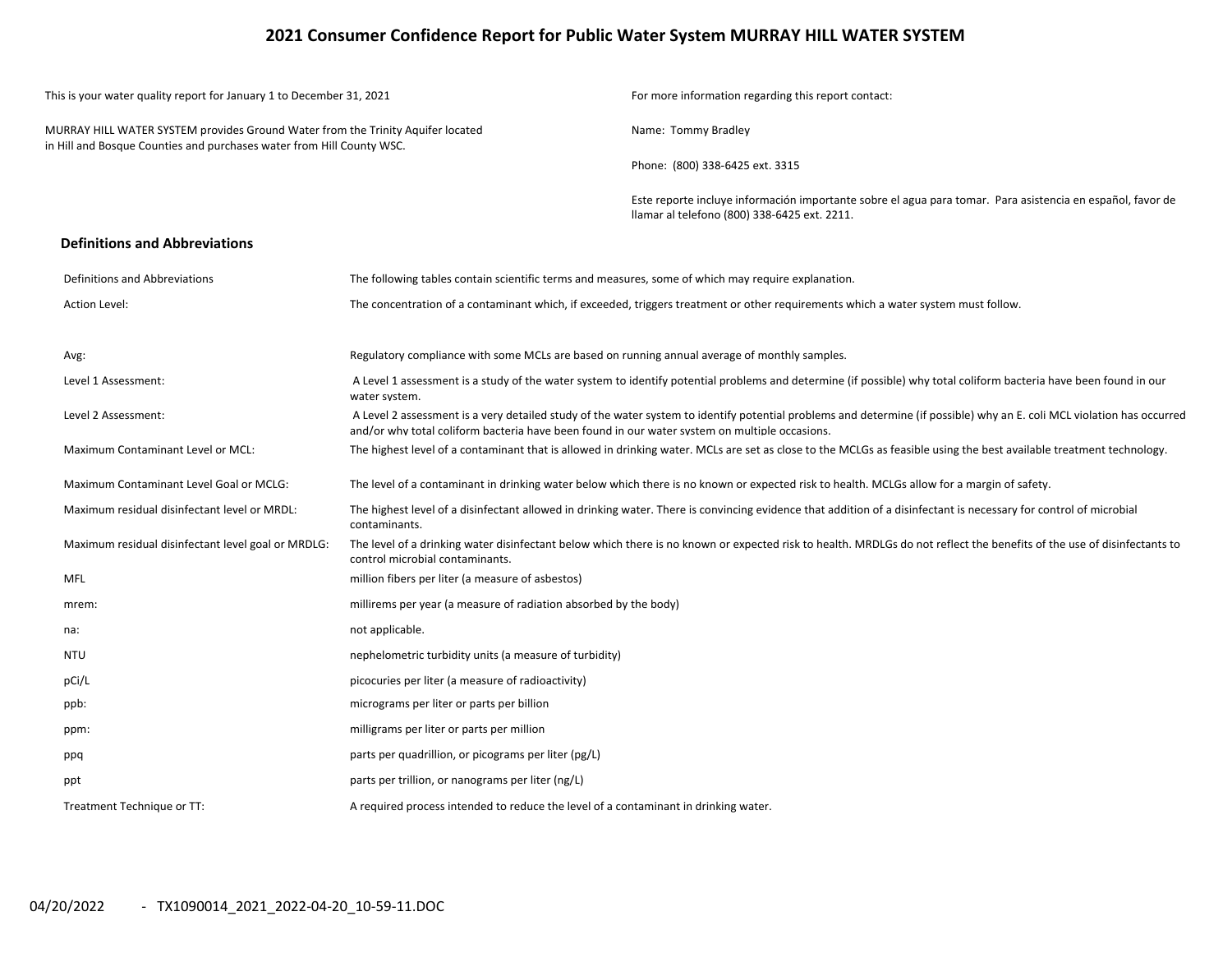## **Information about your Drinking Water**

The sources of drinking water (both tap water and bottled water) include rivers, lakes, streams, ponds, reservoirs, springs, and wells. As water travels over the surface of the land or through the ground, it dissolves naturally‐occurring minerals and, in some cases, radioactive material, and can pick up substances resulting from the presence of animals or from human activity.

Drinking water, including bottled water, may reasonably be expected to contain at least small amounts of some contaminants. The presence of contaminants does not necessarily indicate that water poses <sup>a</sup> health risk. More information about contaminants and potential health effects can be obtained by calling the EPAs Safe Drinking Water Hotline at (800) 426‐4791.

Contaminants that may be present in source water include:

‐ Microbial contaminants, such as viruses and bacteria, which may come from sewage treatment plants, septic systems, agricultural livestock operations, and wildlife.

‐ Inorganic contaminants, such as salts and metals, which can be naturally‐occurring or result from urban storm water runoff, industrial or domestic wastewater discharges, oil and gas production, mining, or farming.

‐ Pesticides and herbicides, which may come from <sup>a</sup> variety of sources such as agriculture, urban storm water runoff, and residential uses.

‐ Organic chemical contaminants, including synthetic and volatile organic chemicals, which are by‐products of industrial processes and petroleum production, and can also come from gas stations, urban storm water runoff, and septic systems.

‐ Radioactive contaminants, which can be naturally‐occurring or be the result of oil and gas production and mining activities.

In order to ensure that tap water is safe to drink, EPA prescribes regulations which limit the amount of certain contaminants in water provided by public water systems. FDA regulations establish limits for contaminants in bottled water which must provide the same protection for public health.

Contaminants may be found in drinking water that may cause taste, color, or odor problems. These types of problems are not necessarily causes for health concerns. For more information on taste, odor, or color of drinking water, please contact the system's business office.

You may be more vulnerable than the general population to certain microbial contaminants, such as Cryptosporidium, in drinking water. Infants, some elderly, or immunocompromised persons such as those undergoing chemotherapy for cancer; persons who have undergone organ transplants; those who are undergoing treatment with steroids; and people with HIV/AIDS or other immune system disorders, can be particularly at risk from infections. You should seek advice about drinking water from your physician or health care providers. Additional guidelines on appropriate means to lessen the risk of infection by Cryptosporidium are available from the Safe Drinking Water Hotline (800‐426‐4791).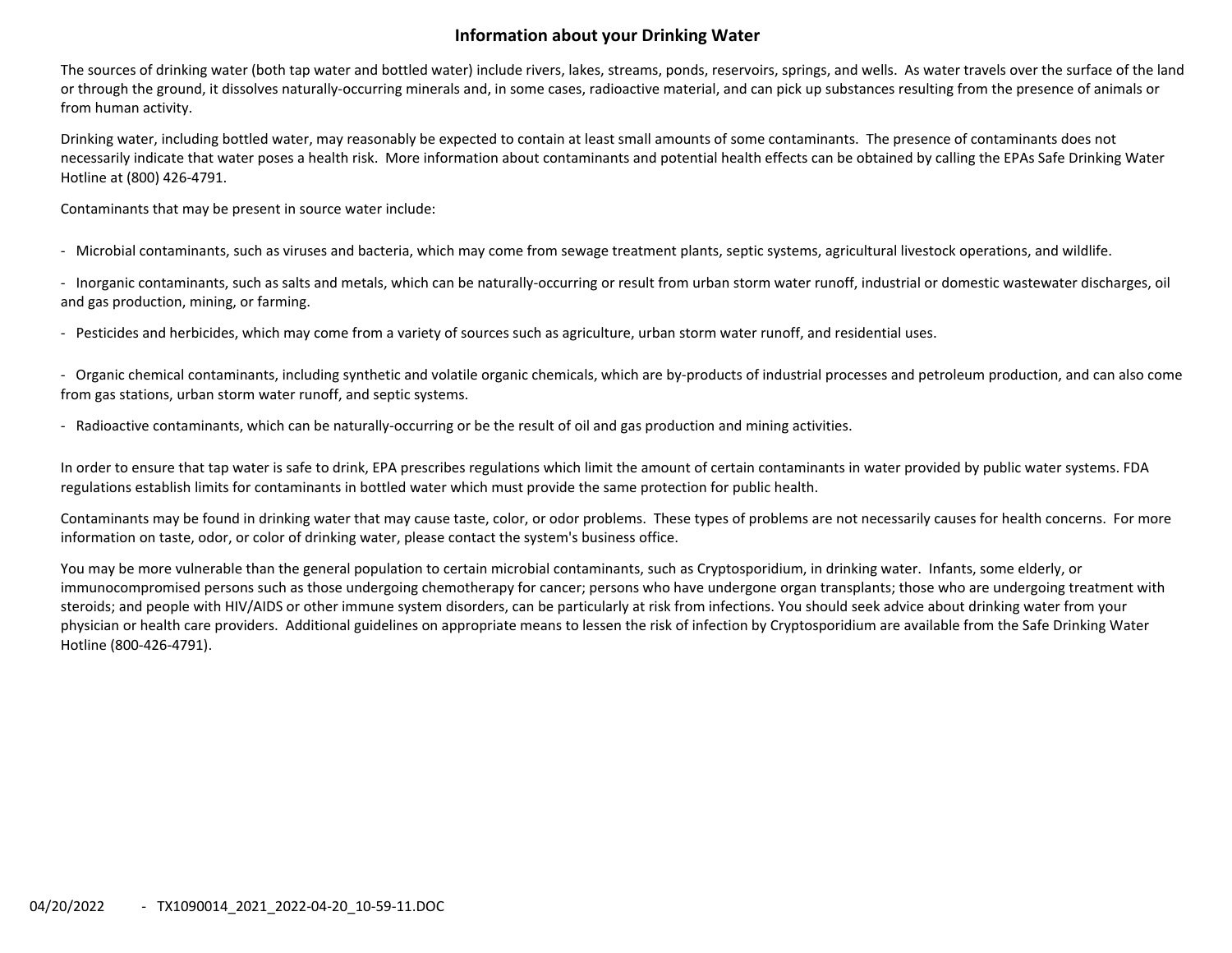If present, elevated levels of lead can cause serious health problems, especially for pregnant women and young children. Lead in drinking water is primarily from materials and components associated with service lines and home plumbing. We are responsible for providing high quality drinking water, but we cannot control the variety of materials used in plumbing components. When your water has been sitting for several hours, you can minimize the potential for lead exposure by flushing your tap for 30 seconds to 2 minutes before using water for drinking or cooking. If you are concerned about lead in your water, you may wish to have your water tested. Information on lead in drinking water, testing methods, and steps you can take to minimize exposure is available from the Safe Drinking Water Hotline or at http://www.epa.gov/safewater/lead.

#### **Public Participation Opportunities**

Date: August 1, 2022 Time: 10:00 a.m. Location: HILCO United Services, 4581 FM 933, Whitney, TX 76692

#### **Information about Source Water**

Murray Hill WS purchases water from Hill County WSC located in Hill County.

|                                |             |                                           | <b>Water System Detail Information</b> |              |                              |                         |  |  |  |
|--------------------------------|-------------|-------------------------------------------|----------------------------------------|--------------|------------------------------|-------------------------|--|--|--|
| Water System No.:              | TX1090041   |                                           |                                        |              | Federal Type:                | $\mathcal{C}$           |  |  |  |
| Water System Name:             |             | <b>Federal Source:</b><br>HILL COUNTY WSC |                                        |              |                              |                         |  |  |  |
| Principal County Served:       | <b>HILL</b> |                                           |                                        |              | <b>System Status:</b>        | $\mathbf{A}$            |  |  |  |
| Principal City Served:         |             |                                           |                                        |              | <b>Activity Date:</b>        | 01-01-1913              |  |  |  |
|                                |             |                                           | <b>PBCU Sample Summary Results</b>     |              |                              |                         |  |  |  |
| <b>MP Begin Date</b>           | <b>Type</b> | # Samples                                 | <b>Measure</b>                         | <b>Units</b> | <b>Analyte Code/Name</b>     | <b>Last Sample Date</b> |  |  |  |
| 01-01-2018<br>12-31-2020       | 90%         | 20                                        | 0.11                                   | MG/L         | <b>CU90 - COPPER SUMMARY</b> | 08-25-2020              |  |  |  |
| 01-01-2018<br>12-31-2020       | AL          | 0 Exceeding Action Level                  |                                        |              | <b>CU90 - COPPER SUMMARY</b> |                         |  |  |  |
| 01-01-2018<br>12-31-2020       | 90%         | 20                                        | $\overline{0}$                         | MG/L         | PB90 - LEAD SUMMARY          | $08 - 25 - 2020$        |  |  |  |
| 01-01-2018<br>$12 - 31 - 2020$ | AL          | 0 Exceeding Action Level                  |                                        |              | PB90 - LEAD SUMMARY          |                         |  |  |  |
| $01 - 01 - 2015$<br>12-31-2017 | 90%         | 20                                        | 0.079                                  | MG/L         | <b>CU90 - COPPER SUMMARY</b> | 08-28-2017              |  |  |  |
| $01 - 01 - 2015$<br>12-31-2017 | AL          | 0 Exceeding Action Level                  |                                        |              | <b>CU90 - COPPER SUMMARY</b> |                         |  |  |  |
| $01 - 01 - 2015$<br>12-31-2017 | 90%         | 20                                        | $\overline{0}$                         | MG/L         | PB90 - LEAD SUMMARY          | 08-28-2017              |  |  |  |
| $01 - 01 - 2015$<br>12-31-2017 | AL          | 0 Exceeding Action Level                  |                                        |              | PB90 - LEAD SUMMARY          |                         |  |  |  |
| 04-01-2013                     | 90%         |                                           | 0.0246                                 | MG/L         | <b>CU90 - COPPER SUMMARY</b> | $06 - 13 - 2013$        |  |  |  |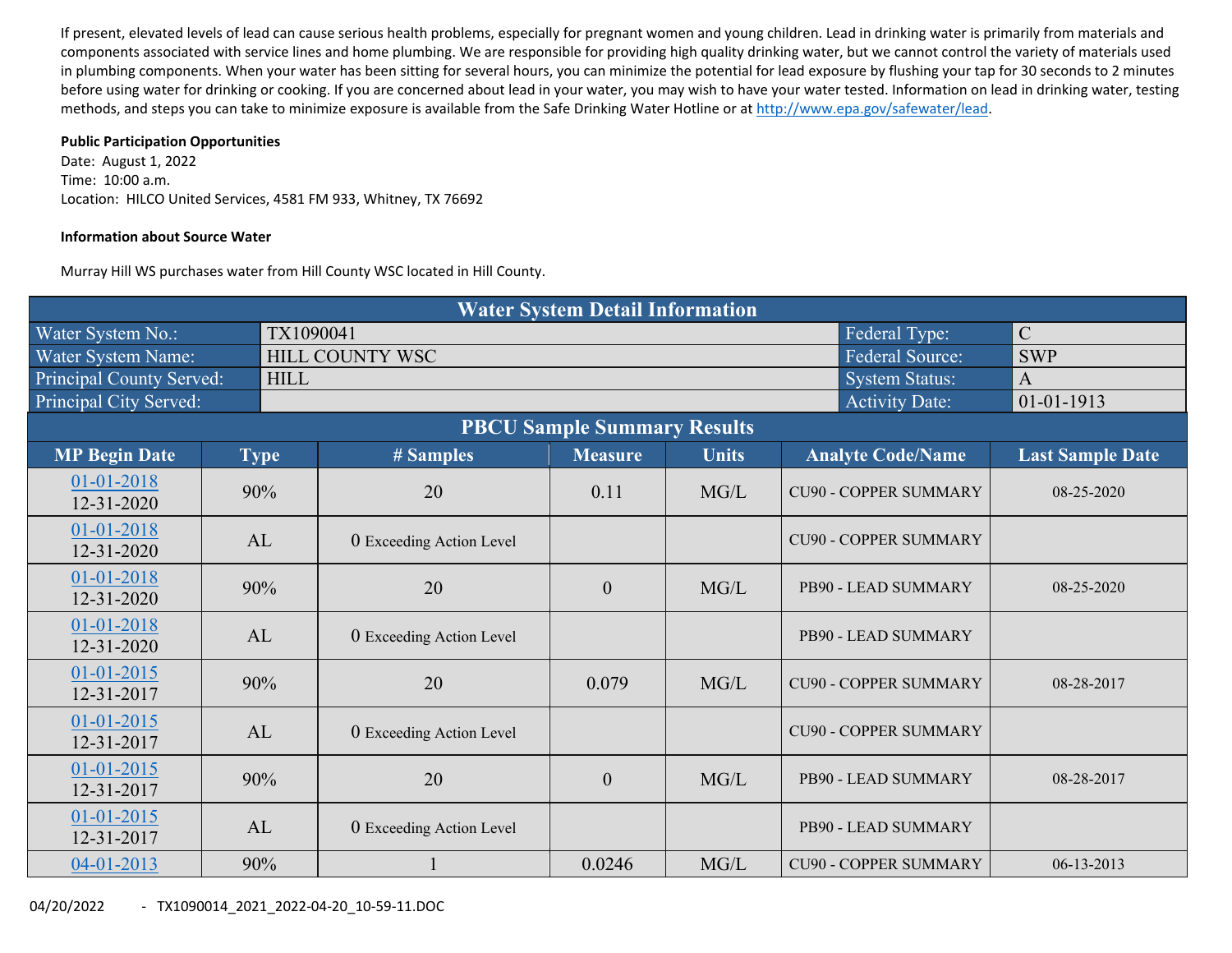| $06 - 30 - 2013$               |     |                          |         |      |                              |            |
|--------------------------------|-----|--------------------------|---------|------|------------------------------|------------|
| 04-01-2013<br>$06 - 30 - 2013$ | AL  | 0 Exceeding Action Level |         |      | <b>CU90 - COPPER SUMMARY</b> |            |
| 01-01-2012<br>12-31-2014       | AL  | 0 Exceeding Action Level |         |      | <b>CU90 - COPPER SUMMARY</b> |            |
| 01-01-2012<br>12-31-2014       | 90% | 20                       | 0.099   | MG/L | <b>CU90 - COPPER SUMMARY</b> | 06-25-2014 |
| 01-01-2012<br>$12 - 31 - 2014$ | 90% | 20                       | 0.0012  | MG/L | PB90 - LEAD SUMMARY          | 06-25-2014 |
| 01-01-2012<br>12-31-2014       | AL  | 0 Exceeding Action Level |         |      | PB90 - LEAD SUMMARY          |            |
| 01-01-2009<br>12-31-2011       | 90% | 20                       | 0.129   | MG/L | <b>CU90 - COPPER SUMMARY</b> | 08-30-2011 |
| 01-01-2009<br>12-31-2011       | AL  | 0 Exceeding Action Level |         |      | <b>CU90 - COPPER SUMMARY</b> |            |
| 01-01-2009<br>12-31-2011       | 90% | 20                       | 0.00194 | MG/L | PB90 - LEAD SUMMARY          | 08-30-2011 |
| 01-01-2009<br>12-31-2011       | AL  | 0 Exceeding Action Level |         |      | PB90 - LEAD SUMMARY          |            |
| 01-01-2000<br>12-31-2008       | 90% | 20                       | 0.134   | MG/L | <b>CU90 - COPPER SUMMARY</b> |            |
| 01-01-2000<br>12-31-2008       | 90% | 33                       | 0.00134 | MG/L | PB90 - LEAD SUMMARY          |            |
| 01-01-2000<br>12-31-2008       | AL  | 0 Exceeding Action Level |         |      | PB90 - LEAD SUMMARY          |            |
|                                |     |                          |         |      |                              |            |

|                                 | <b>Water System Detail Information</b> |             |                                         |                                    |                         |                 |               |  |  |  |  |  |
|---------------------------------|----------------------------------------|-------------|-----------------------------------------|------------------------------------|-------------------------|-----------------|---------------|--|--|--|--|--|
| Water System No.:               |                                        | TX1090014   |                                         |                                    |                         | Federal Type:   | $\mathcal{C}$ |  |  |  |  |  |
| Water System Name:              |                                        |             | MURRAY HILL WATER SYSTEM                |                                    |                         | Federal Source: | <b>GW</b>     |  |  |  |  |  |
| <b>Principal County Served:</b> |                                        | <b>HILL</b> |                                         |                                    |                         | System Status:  | A             |  |  |  |  |  |
| Principal City Served:          |                                        |             | <b>Activity Date:</b><br>$ 01-01-1913 $ |                                    |                         |                 |               |  |  |  |  |  |
|                                 |                                        |             |                                         | <b>PBCU Sample Summary Results</b> |                         |                 |               |  |  |  |  |  |
| <b>MP Begin Date</b>            |                                        | <b>Type</b> | # Samples                               | <b>Analyte Code/Name</b>           | <b>Last Sample Date</b> |                 |               |  |  |  |  |  |
| 01-01-2019<br>12-31-2021        | 90%                                    |             | 10                                      | <b>CU90 - COPPER SUMMARY</b>       | $08-10-2021$            |                 |               |  |  |  |  |  |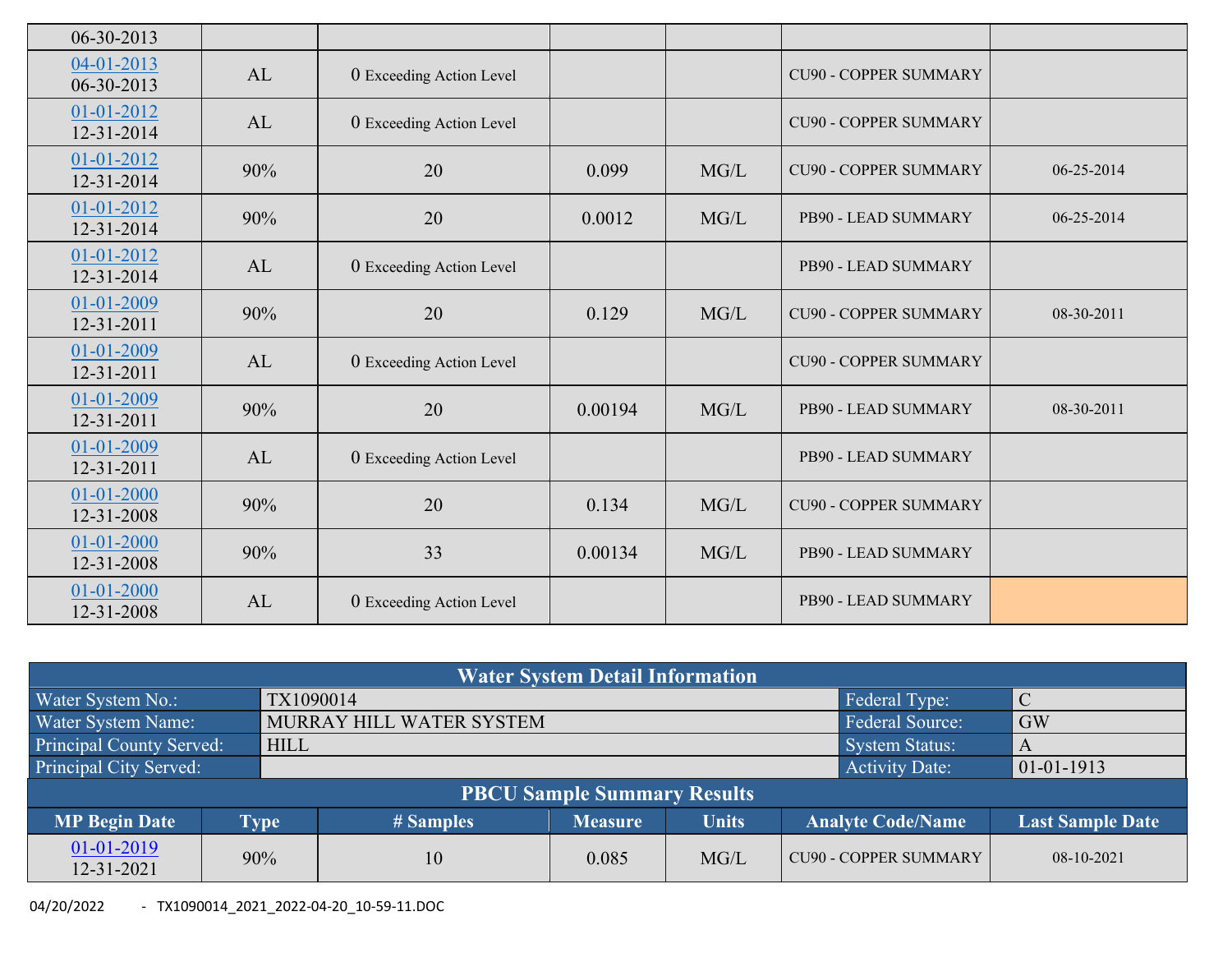| 01-01-2019<br>12-31-2021       | AL  | 0 Exceeding Action Level |                |      | <b>CU90 - COPPER SUMMARY</b> |            |
|--------------------------------|-----|--------------------------|----------------|------|------------------------------|------------|
| 01-01-2019<br>12-31-2021       | 90% | 10                       | $\overline{0}$ | MG/L | PB90 - LEAD SUMMARY          | 08-10-2021 |
| 01-01-2019<br>12-31-2021       | AL  | 0 Exceeding Action Level |                |      | PB90 - LEAD SUMMARY          |            |
| 01-01-2016<br>12-31-2018       | 90% | 10                       | 0.074          | MG/L | <b>CU90 - COPPER SUMMARY</b> | 08-08-2018 |
| 01-01-2016<br>12-31-2018       | AL  | 0 Exceeding Action Level |                |      | <b>CU90 - COPPER SUMMARY</b> |            |
| 01-01-2016<br>12-31-2018       | 90% | 10                       | $\mathbf{0}$   | MG/L | PB90 - LEAD SUMMARY          | 08-08-2018 |
| 01-01-2016<br>$12 - 31 - 2018$ | AL  | 0 Exceeding Action Level |                |      | PB90 - LEAD SUMMARY          |            |
| 01-01-2013<br>12-31-2015       | AL  | 0 Exceeding Action Level |                |      | <b>CU90 - COPPER SUMMARY</b> |            |
| 01-01-2013<br>$12 - 31 - 2015$ | 90% | 10                       | 0.085          | MG/L | <b>CU90 - COPPER SUMMARY</b> | 09-16-2015 |
| 01-01-2013<br>12-31-2015       | AL  | 0 Exceeding Action Level |                |      | PB90 - LEAD SUMMARY          |            |
| $01 - 01 - 2013$<br>12-31-2015 | 90% | 10                       | $\overline{0}$ | MG/L | PB90 - LEAD SUMMARY          | 09-16-2015 |
| 01-01-2002<br>$12 - 31 - 2010$ | AL  | 0 Exceeding Action Level |                |      | <b>CU90 - COPPER SUMMARY</b> |            |
| 01-01-2002<br>12-31-2010       | 90% | 10                       | 0.0738         | MG/L | <b>CU90 - COPPER SUMMARY</b> | 07-17-2009 |
| 01-01-2002<br>12-31-2010       | AL  | 0 Exceeding Action Level |                |      | PB90 - LEAD SUMMARY          |            |
| 01-01-2002<br>12-31-2010       | 90% | 10                       | 0.0011         | MG/L | PB90 - LEAD SUMMARY          | 07-17-2009 |

TCEQ completed an assessment of your source water, and results indicate that some of our sources are susceptible to certain contaminants. The sampling requirements for your water system is based on this susceptibility and previous sample data. Any detections of these contaminants will be found in this Consumer Confidence Report. For more information on source water assessments and protection efforts at our system contact Tommy Bradley at (800) 338‐6425 ext. 3315.